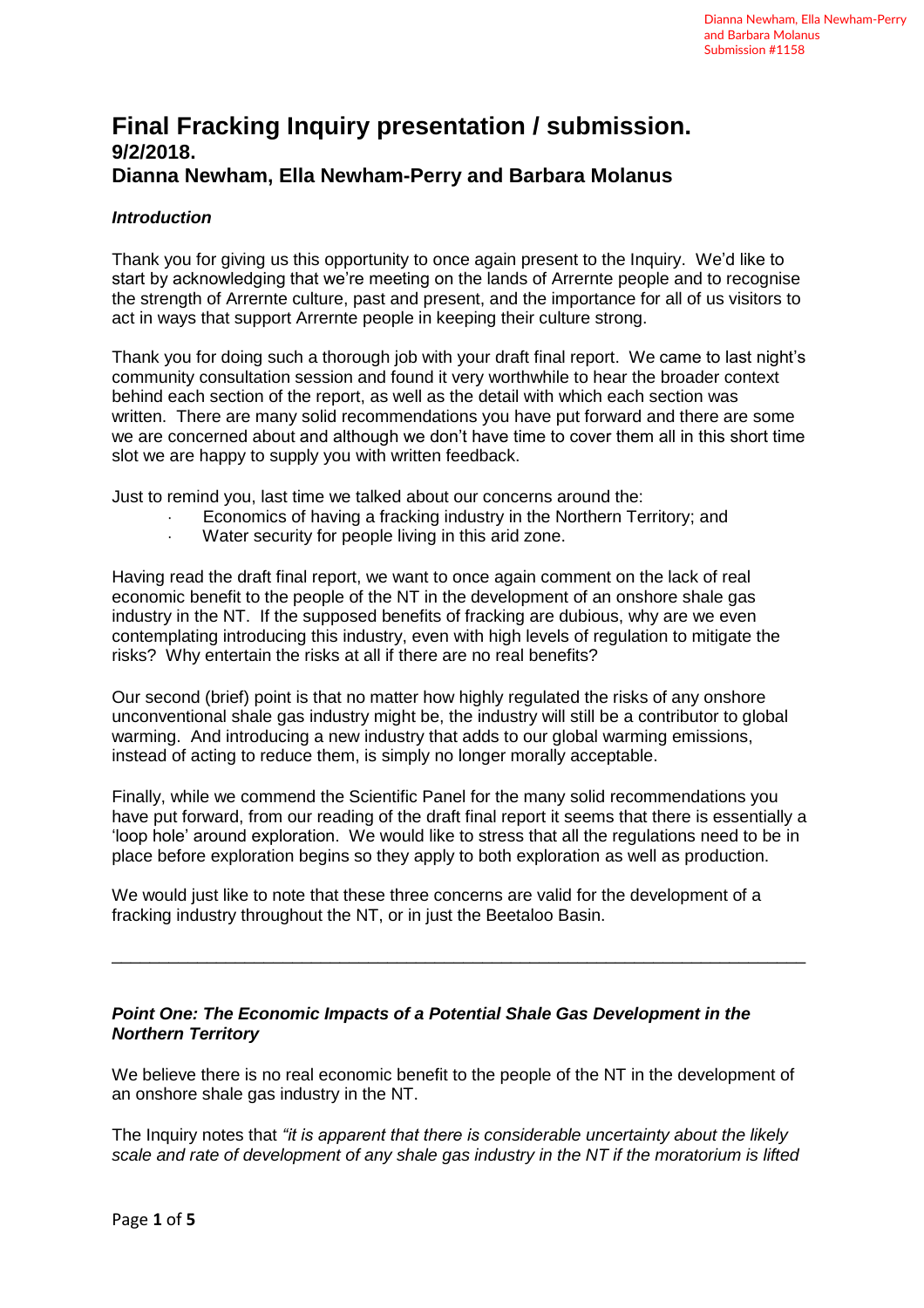*by the Government"* (Summary of the Draft Final Report, p. 13). This uncertainty is recognised by ACIL Allen in its economic assessment.

ACIL Allen's report (October 2017), states that there is "very high probability" that an unconventional gas industry would "fail to commercialise" in the NT ("Shale Calm" scenario). It also states there is "very low" or "low" probability of their highest production scenario ("Shale Gale" scenario).

Even in the low-probability Gale Scenario, ACIL estimate direct and indirect employment in the NT would be only 524 full time equivalent jobs in any year over a 25 year period. This represents just half of one percent of employment in the NT. Similarly, ACIL estimates that the Gale Scenario would see an increase in Territory Government revenue of \$143.2 million per year, just 2% of budget revenue. However the scenarios that ACIL Allen see to be most likely, (high or very high probability) would increase Territory revenues by between zero and \$29.1 million per year, a fraction of one percent.

ACIL's probability assessment echoes those of industry analysts who think it is unlikely unconventional gas development in the NT can be commercially viable given likely high costs of production and distance from markets.

Despite this rare consensus from economists that an unconventional gas industry in the NT would be low-probability and have little impact on employment or revenue, the Inquiry's Draft Report (December 2017), paints a very different picture. For example:

*ACIL Allen's economic impact assessment modelling reports that lifting the moratorium on hydraulic fracturing in the NT will deliver tangible economic benefits in the form of increased income, output, employment and taxation revenue, and stronger population growth.* (p327)

In last night's presentation by Justice Pepper the estimates of ACIL Allen of jobs, population growth and income are all very small, even in the most developed scenario, over a 25 year period.

The Draft Report makes no mention of ACIL's assessment of the probability of its different modelled scenarios. ACIL's report makes it clear that these should be a key point raised in the Inquiry's final report. The recommendations in the draft report's section on "Economic Impacts" (section 13) assume an industry that is economically viable while it is clear that the Inquiry's own commissioned economic analysis by ACIL Allen, questions this.

Multiple media reports have misreported ACIL Allen's economic analyses, giving the impression that an unconventional gas industry could be an employer 26 times greater than ACIL's best-case assessment. In the politically charged atmosphere of gas policy these omissions and misinterpretations of ACIL's results make evidence-based policy even more difficult to achieve. Those of us who have prioritised our time to read the report and appendices to make submissions would be in the minority, but most Territorians would only know what is being said through the media. It is therefore of paramount importance that they are not being fed information that lacks all the details to put it into context.

From the points raised above, it is obvious that there are clear concerns about the economic benefits of fracking. The risks are too many and the potential benefits too uncertain. As we said in our last submission, the NTG is essentially gambling on an industry that is unable to provide a financially viable track record.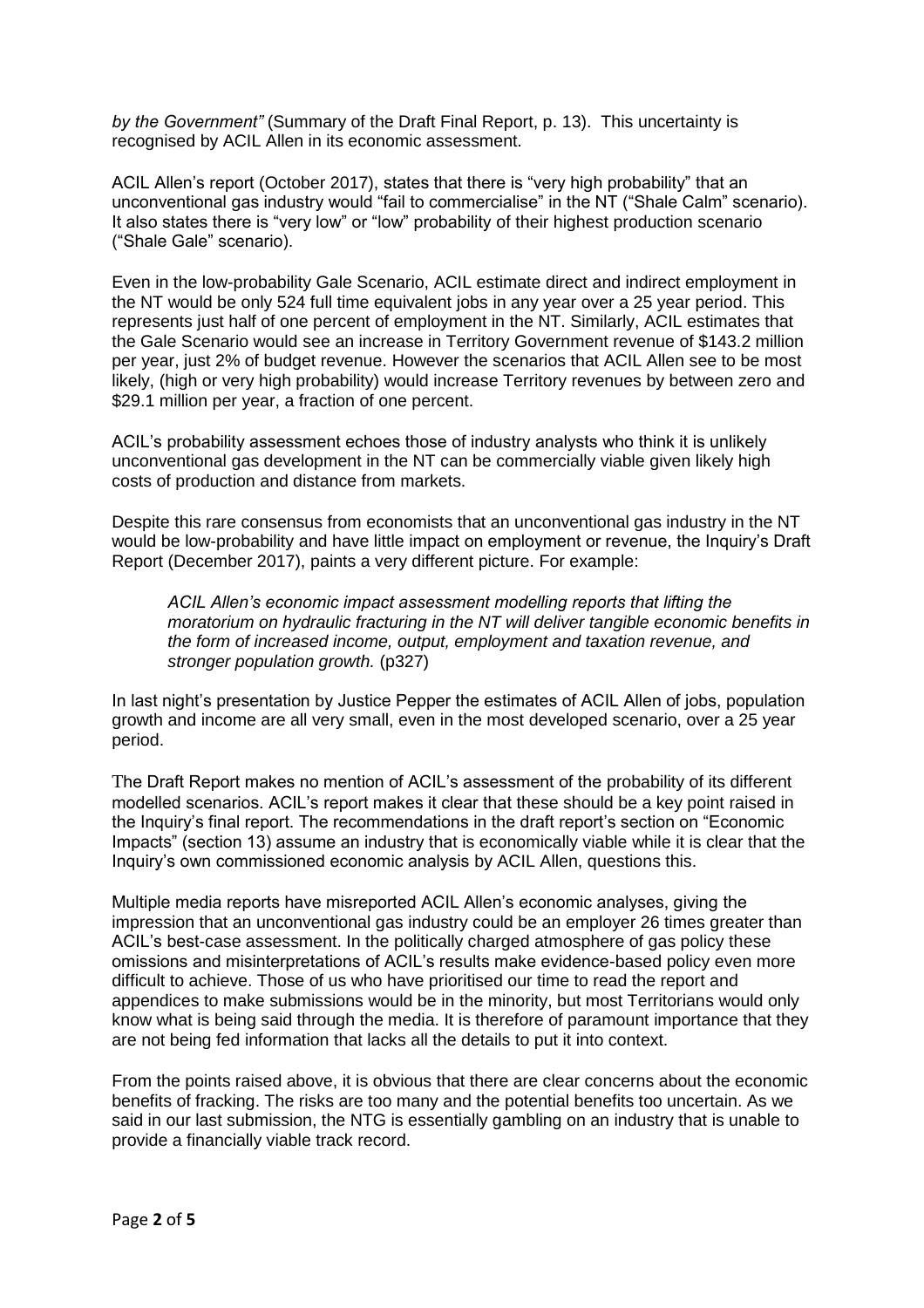### *Point Two: Climate change*

Our next point is that, in a period of increasing global temperatures, it makes no sense to continue to invest in an industry that uses fossil fuels and contributes to global warming and climate change.

The draft final report notes that:

*"For any new onshore shale gas field in the NT, the Panel has assessed the risks to climate change associated with GHG emissions, including methane, and assessed that each of these risks, without any further mitigation, to be 'medium'. As each of the assessed risks is 'medium', further mitigation is required to achieve an acceptable level of risk. The decision on the extent of mitigation required has been guided by the principles of ESD, [environmentally sustainable development] while at the same time recognising that there are community concerns and lack of trust with industry and with the Government's ability to adequately manage and control industry…"* (Scientific Inquiry Into Hydraulic Fracturing In The Northern Territory - Draft Final Report, pg 219).

We are not convinced that the mitigation measures put forward by the Inquiry Panel are sufficient, for two reasons. Firstly because a number of them (such as recommendation 9.2 re: a code of practice for monitoring and reporting methane emissions and recommendation 9.3 which requests the baseline monitoring of methane concentrations for at least a year before the commencement of shale gas production) relate only to production and not to the exploration phase of a fracking industry. **This is a concerning omission.**

Secondly, these risks are thought by the Inquiry Panel to be reduced from medium to acceptable only if they are all implemented and all implemented in full. I return to the point made by the Inquiry Panel itself, that we are entrusting the task of managing risk reduction, to an industry that the community lacks trust in and to a Government that the community already doubts has the ability to adequately manage and control industry. I was part of the team that knocked on doors within the electorate of Braitling in 2016 and through personal experience and discussion at that time, there was strong evidence to support the Panel's statement *"that there are community concerns and lack of trust with industry and with the Government's ability to adequately manage and control industry"*. Not only were 89% of the neighbourhood opposed to fracking in the NT, the many discussions we had while doorknocking only reinforced the conclusions that the Inquiry Panel has come to.

Should these measures suggested by the Inquiry Panel not be taken-up by Government, or not be adhered to by the industry, the risks are:

- fugitive emissions from natural gas production in the NT are expected to be about 3% of Australia's Inventory methane emissions
- there is an, as yet unknowable amount of abnormal levels of fugitive methane emissions from any new shale gas industry in the NT
- GHG emissions from any new shale gas field (assumed to be 365 PJ/y) in the NT would contribute around 5% of Australian GHG emissions; and
- the assessed risk of fugitive methane emissions from decommissioned wells from any new onshore shale gas industry in the NT is assessed, without any further mitigation, as 'medium'.

These emissions are not isolated. In conjunction with other developments, they all contribute to global warming. I would like to know how these emissions, even if kept as low as possible, fit into Australia's commitments under the UN Paris Climate Agreement to reduce greenhouse gas emissions to 26-28% below 2005 levels by 2030.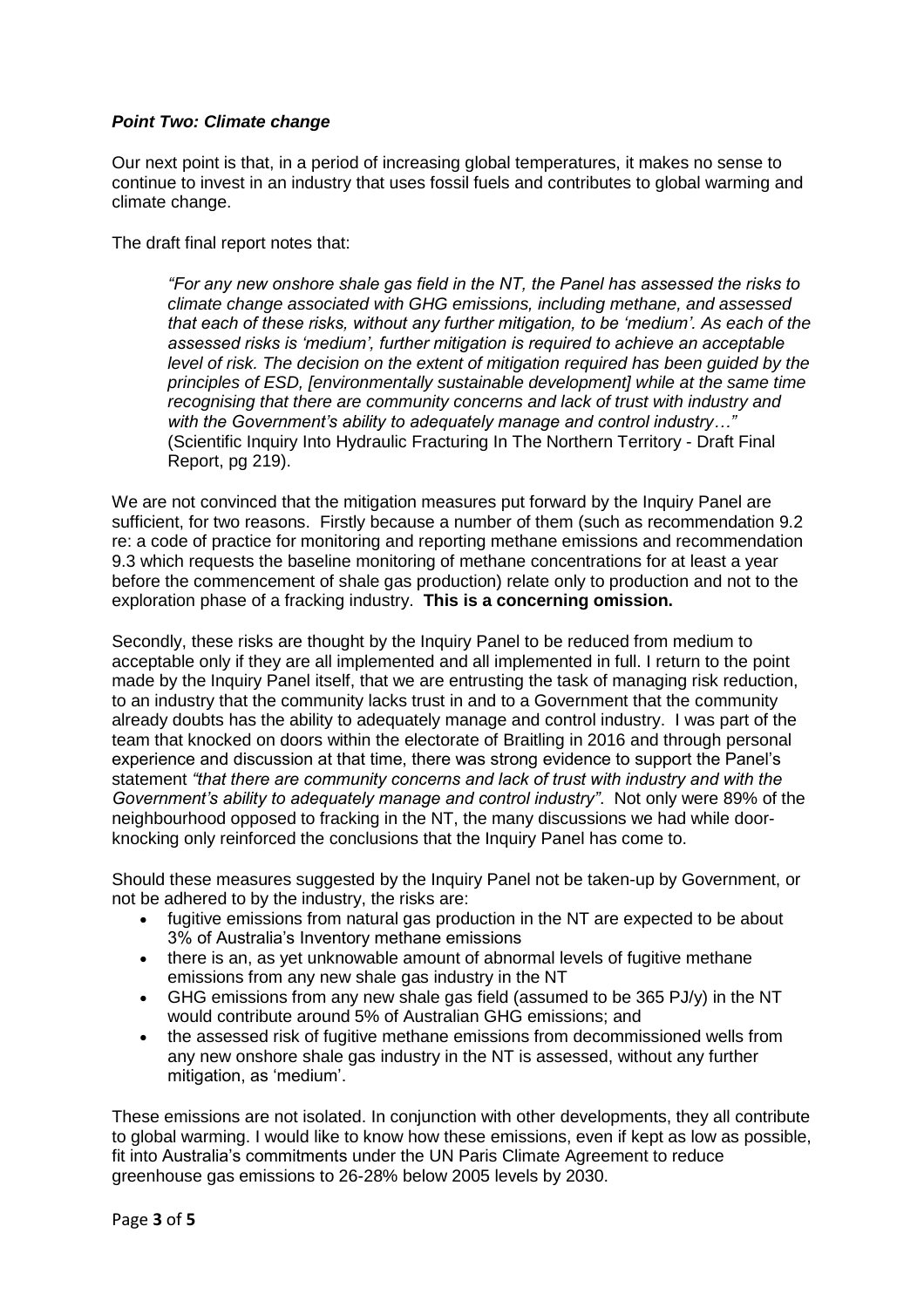We feel great alarm at the thought of global warming. We have a responsibility to act, for surely we will be questioned by our children and grandchildren about why we let this happen. We do not know what the world will become with global warming, but we are leaving these consequences to our children to bear. This does not sound like intergenerational equity to us.

The GHG emissions and associated risks of Climate Change cannot be considered in isolation. When considered in the bigger picture of Australia's total GHG emissions, and their part in the global picture, the risk is too high.

# *Point Three: Regulation required through the exploration phase*

From our reading of the report, it seems that there is essentially a 'loop hole' around exploration. Exploration involves sinking wells and fracking for potential gas. Fracking for exploration is still fracking!

So, while we commend the Panel for its recommendations around well integrity (such as recommendations 5.3 and 5.4), we would like to stress that these regulations need to be for exploration as well as production wells. For example, recommendation 5.4 calls, in part, for "a process for periodically verifying well barrier integrity" but only "through the operational life of the well and immediately prior to abandonment". This is an example of where the Panel's suggested regulations must be deliberately strengthened for both exploration and production wells.

We would like to particularly point out that our concerns to only implement the stringent recommendations so cleverly appointed by this Inquiry to the production phase, which offers us no protection or confidence whilst the exploration phase can carry on business as usual, unregulated, is particularly felt in relation to the risks to water. These risks are very large to this community living in the arid zone and wholly dependent on groundwater.

The draft final report notes that:

"*The Panel has assessed the risk that any onshore unconventional shale gas industry will use an excessive amount of groundwater, which could result in an unacceptable reduction in the amount of water available regionally for domestic use, use by other industries, and for the environment. … Accordingly, the Panel has recommended that a strategic regional environmental and baseline assessment (SREBA) be undertaken to provide more detailed information on the groundwater resources before any approvals are granted for shale gas production"* (Scientific Inquiry Into Hydraulic Fracturing In The Northern Territory - Draft Final Report, pg 120).

The recommendations that follow from this (recs 7.1 which requires companies to obtain water extraction licences under the Water Act; rec 7.4 which requires a strategic regional and environmental baseline assessment to be developed; and rec 7.11 which aims to reduce the risk of contamination of surface aquifers from on-site spills of wastewater), specifically refer only to the production phase of any onshore unconventional shale gas industry. Once again, we call on the Panel to strengthen these recommendations so that they cover the exploration phase, also.

We are concerned that the risks from this industry are too big. Although the Panel concludes that these risks are 'manageable' and that *"harm could be minimised to an*